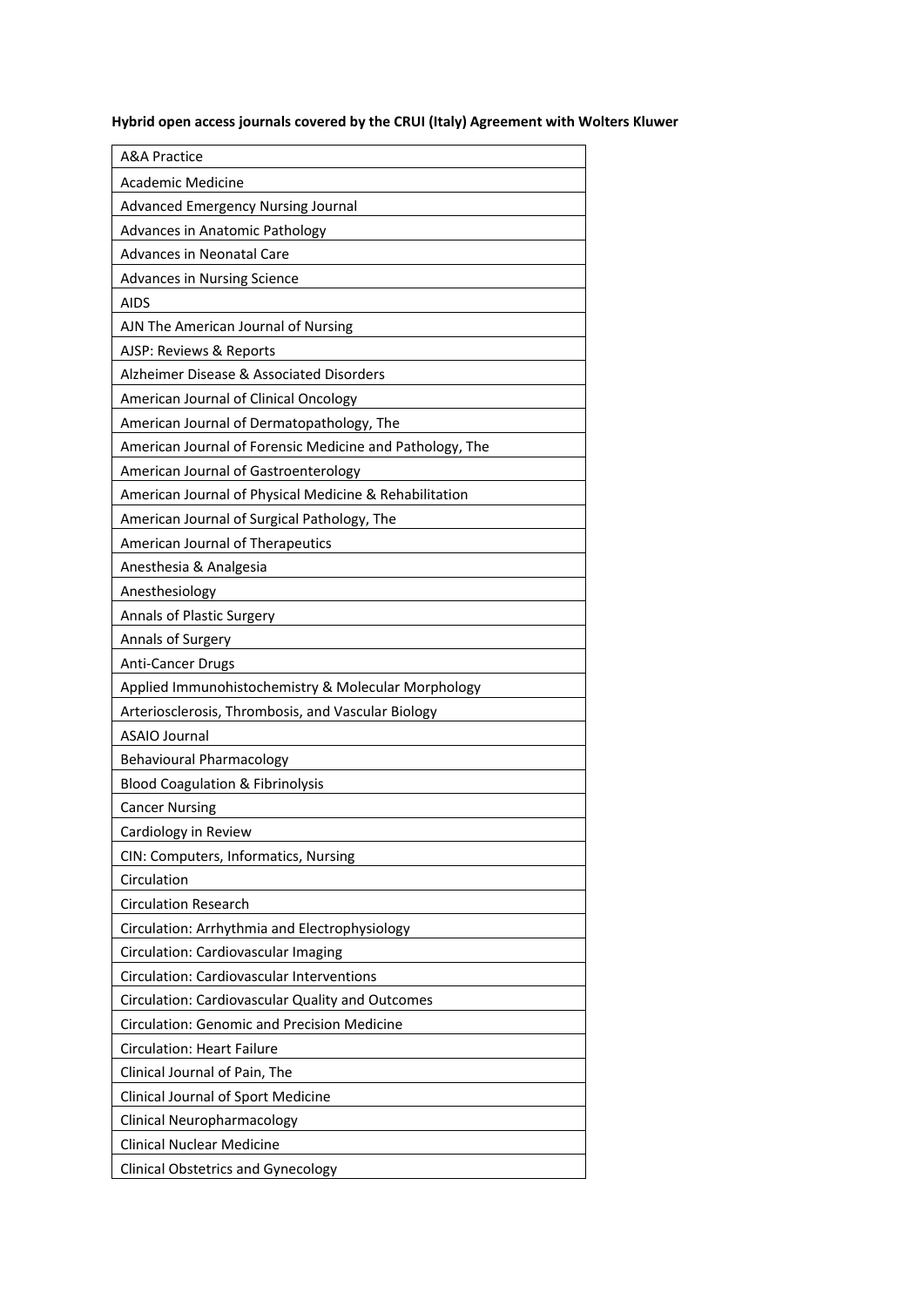| Clinical Orthopaedics and Related Research                |
|-----------------------------------------------------------|
| <b>Clinical Spine Surgery</b>                             |
| Cognitive and Behavioral Neurology                        |
| Cornea                                                    |
| Coronary Artery Disease                                   |
| <b>Critical Care Medicine</b>                             |
| Current Opinion in Allergy and Clinical Immunology        |
| Current Opinion in Anesthesiology                         |
| <b>Current Opinion in Cardiology</b>                      |
| Current Opinion in Clinical Nutrition & Metabolic Care    |
| Current Opinion in Critical Care                          |
| Current Opinion in Endocrinology, Diabetes and Obesity    |
| Current Opinion in Gastroenterology                       |
| <b>Current Opinion in Hematology</b>                      |
| Current Opinion in HIV and AIDS                           |
| <b>Current Opinion in Infectious Diseases</b>             |
| Current Opinion in Lipidology                             |
| Current Opinion in Nephrology and Hypertension            |
| <b>Current Opinion in Neurology</b>                       |
| Current Opinion in Obstetrics and Gynecology              |
| <b>Current Opinion in Oncology</b>                        |
| Current Opinion in Ophthalmology                          |
| Current Opinion in Organ Transplantation                  |
| Current Opinion in Otolaryngology & Head and Neck Surgery |
| <b>Current Opinion in Pediatrics</b>                      |
| Current Opinion in Psychiatry                             |
| Current Opinion in Pulmonary Medicine                     |
| Current Opinion in Rheumatology                           |
| <b>Current Opinion in Urology</b>                         |
| Dermatitis                                                |
| Dermatologic Surgery                                      |
| Diseases of the Colon & Rectum                            |
| Ear and Hearing                                           |
| Epidemiology                                              |
| European Journal of Anaesthesiology (EJA)                 |
| European Journal of Cancer Prevention                     |
| European Journal of Emergency Medicine                    |
| European Journal of Gastroenterology & Hepatology         |
| <b>Exercise and Sport Sciences Reviews</b>                |
| Eye & Contact Lens                                        |
| <b>Gastroenterology Nursing</b>                           |
| Health Care Management Review                             |
| <b>Health Physics</b>                                     |
| <b>Holistic Nursing Practice</b>                          |
| Hypertension                                              |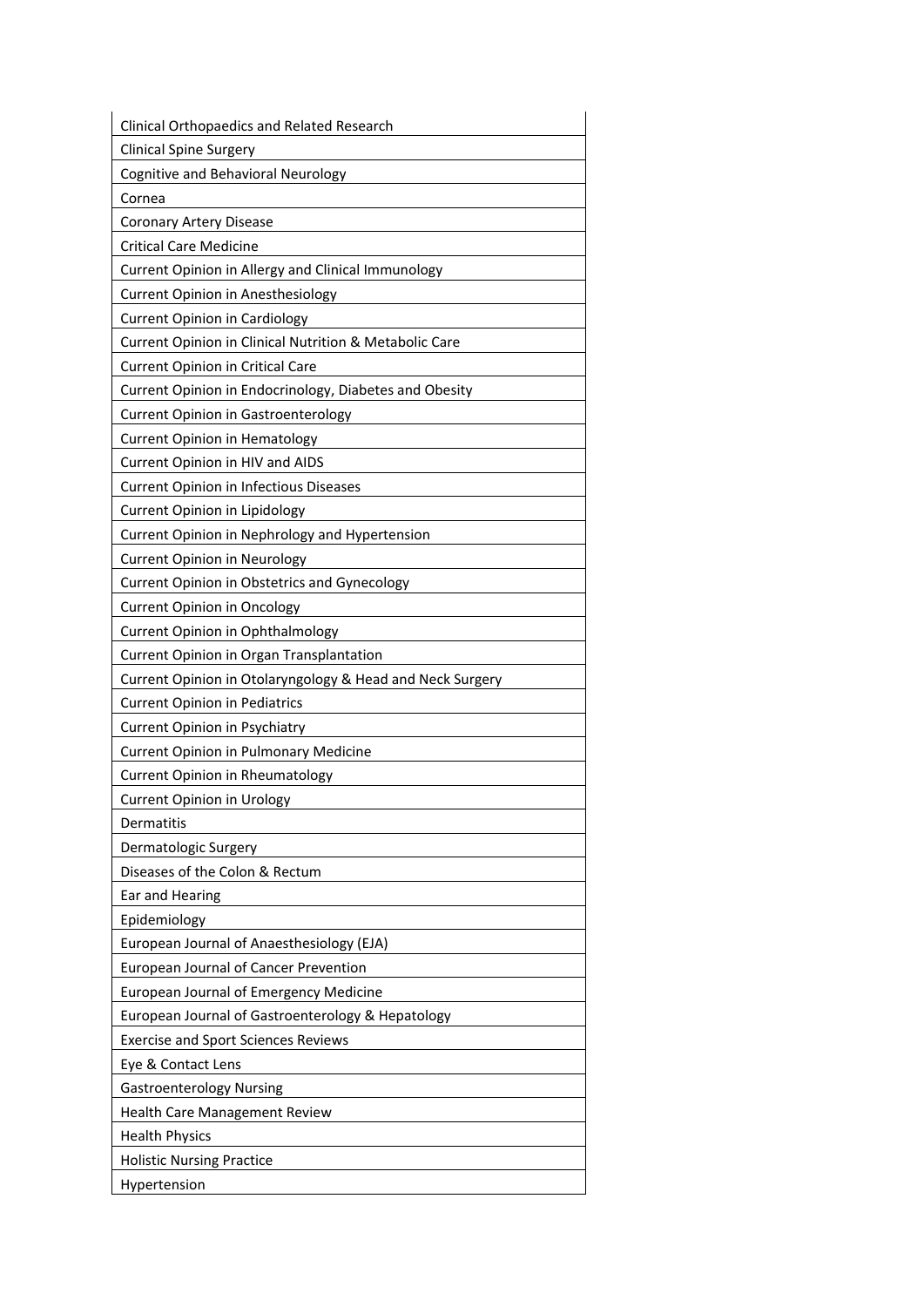| Home Healthcare Now                                             |
|-----------------------------------------------------------------|
| <b>International Anesthesiology Clinics</b>                     |
| International Clinical Psychopharmacology                       |
| International Journal of Gynecological Pathology                |
| International Journal of Rehabilitation Research                |
| International Ophthalmology Clinics                             |
| Investigative Radiology                                         |
| JAAOS - Journal of the American Academy of Orthopaedic Surgeons |
| JAIDS Journal of Acquired Immune Deficiency Syndromes           |
| <b>JBJS Case Connector</b>                                      |
| <b>JBJS Essential Surgical Techniques</b>                       |
| <b>JBJS Reviews</b>                                             |
| JCR: Journal of Clinical Rheumatology                           |
| Journal of Bone and Joint Surgery - American Volume Bundle      |
| Journal of Bronchology & Interventional Pulmonology             |
| Journal of Cardiovascular Medicine                              |
| Journal of Cardiovascular Nursing                               |
| Journal of Cardiovascular Pharmacology                          |
| Journal of Cataract and Refractive Surgery                      |
| Journal of Clinical Gastroenterology                            |
| Journal of Clinical Neuromuscular Disease                       |
| Journal of Clinical Neurophysiology                             |
| Journal of Clinical Psychopharmacology                          |
| Journal of Computer Assisted Tomography                         |
| Journal of Craniofacial Surgery                                 |
| Journal of Developmental & Behavioral Pediatrics                |
| Journal of ECT, The                                             |
| Journal of Glaucoma                                             |
| Journal of Head Trauma Rehabilitation, The                      |
| Journal of Hospice & Palliative Nursing                         |
| Journal of Hypertension                                         |
| Journal of Immunotherapy                                        |
| Journal of Infusion Nursing                                     |
| Journal of Neuro-Ophthalmology                                  |
| Journal of Neurosurgical Anesthesiology                         |
| Journal of Occupational and Environmental Medicine              |
| Journal of Orthopaedic Trauma                                   |
| Journal of Pediatric Gastroenterology and Nutrition             |
| Journal of Pediatric Hematology/Oncology                        |
| Journal of Pediatric Orthopaedics                               |
| Journal of Perinatal & Neonatal Nursing, The                    |
| Journal of Psychiatric Practice                                 |
| Journal of Strength & Conditioning Research, The                |
| Journal of Thoracic Imaging                                     |
| Journal of Trauma and Acute Care Surgery, The                   |